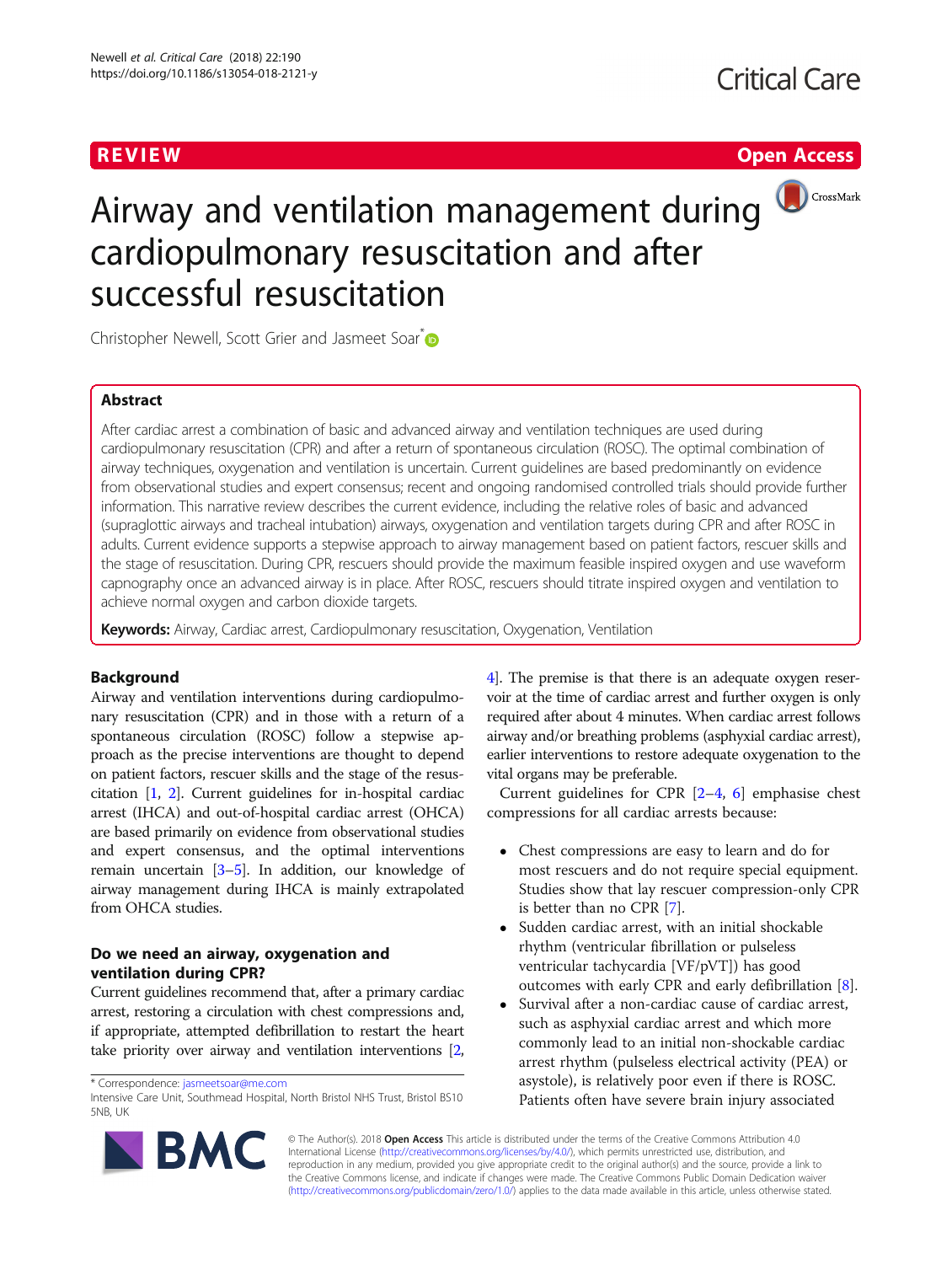<span id="page-1-0"></span>with hypoxaemia and low blood flow preceding cardiac arrest, a period of no or low flow during CPR and reperfusion injury following ROSC.

 As VF/pVT has a better response to treatment, CPR interventions prioritise treatment for VF/pVT at the expense of those that may be helpful for PEA or asystole.

Observational data suggest that early lay-bystander compression-only CPR can improve survival after sudden cardiac arrest [\[9\]](#page-7-0). This could be because of an increased likelihood of bystanders performing compression-only CPR rather than no CPR, or CPR with long pauses for probably ineffective ventilation attempts. In addition, dispatch-assisted compression-only CPR appears to give similar or improved outcomes compared with dispatcher CPR instructions for both compressions and ventilations [\[5\]](#page-7-0). Additional benefits of CPR with compressions and ventilations are most likely when delivered by rescuers trained in ventilation, when emergency medical service (EMS) response times are long or after an asphyxial cardiac arrest [\[2,](#page-6-0) [6\]](#page-7-0).

Some EMS services deliver continuous high-quality chest compressions with passive oxygenation with an oropharyngeal airway and simple oxygen mask (minimally interrupted cardiac resuscitation) and an advanced airway is delayed until after 600 chest compressions for witnessed OHCA with a shockable rhythm. Observational studies show improved survival to discharge for all adult OHCAs, and improved survival with good neurological outcome for witnessed cardiac arrest or if the initial rhythm is shockable [[10\]](#page-7-0). Whether chest compressions generate a sufficient tidal volume for gas exchange is uncertain and likely to vary over time. Studies in late cardiac arrest (40–50 minutes) show that the tidal volumes generated are less than the patient's estimated deadspace [\[11](#page-7-0)].

# Steps for airway and ventilation management during CPR and after ROSC

During CPR, airway interventions range from compression-only CPR with or without airway

opening, mouth-to-mouth ventilation, mouth-to-mask ventilation, bag-mask ventilation (with or without an oropharyngeal airway) or advanced airways (supraglottic airways (SGAs) and tracheal intubation using direct or video laryngoscopy) (Fig. 1). In a feasibility study to inform a randomised controlled trial (RCT) of OHCA, patients in the 'usual' airway management group were observed to have both basic and advanced airway interventions which changed according to the skills of the rescuer present and the time-point during resuscitation [[12\]](#page-7-0).

After ROSC for both IHCA and OHCA, most patients have a post-cardiac arrest syndrome [\[13\]](#page-7-0), are comatose with impaired airway reflexes and ventilation and/or have an indication for tracheal intubation based on their underlying condition [[14](#page-7-0), [15\]](#page-7-0). Patients who remain conscious and do not require airway interventions tend to have an initial shockable rhythm, are treated early with defibrillation and have better outcomes. Tracheal intubation enables controlled ventilation to facilitate onwards transportation to the emergency department after OHCA, cardiac catheterisation laboratory or intensive care unit. Drug-assisted intubation by critical care teams for both IHCA and OHCA patients with ROSC using a protocol-based approach (e.g. with ketamine or midazolam, fentanyl and rocuronium) can be safe and effective [\[16](#page-7-0), [17\]](#page-7-0).

# Airway and ventilation techniques during CPR Bag-mask ventilation

On arrival of trained rescuers, bag-mask ventilation with supplemental oxygen is the most common initial approach and can be aided with an oropharyngeal or nasopharyngeal airway. During CPR, the bag-mask is used to give two breaths after every 30 compressions. A large RCT of bag-mask ventilation without pausing compressions in OHCA found no difference in survival when compared with pausing for ventilation after every 30 compressions [\[18\]](#page-7-0). A pre-specified per-protocol analysis reported a significantly higher survival to discharge among those who actually received conventional CPR

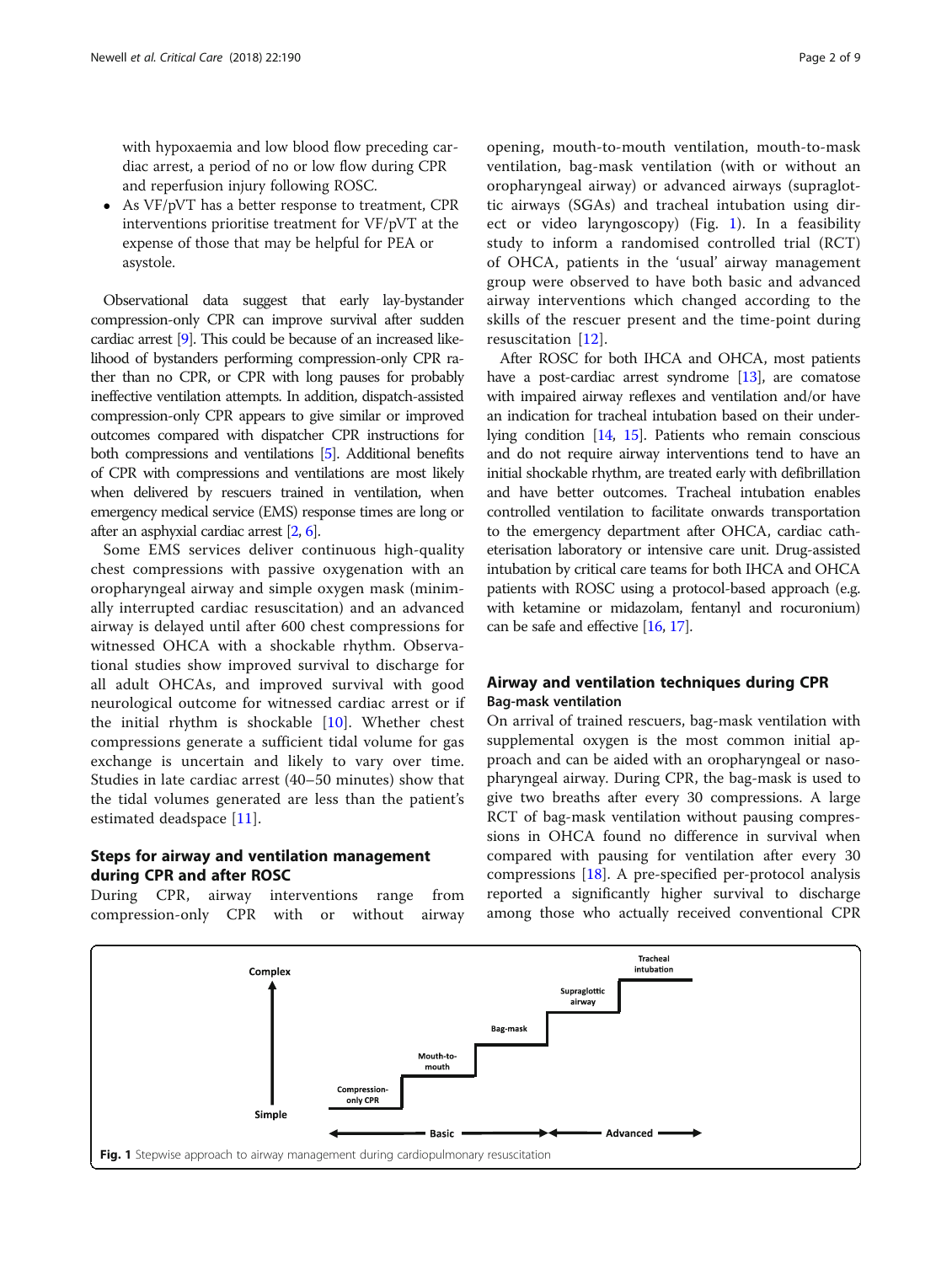(30:2) compared with those who received continuous compressions.

#### Supraglottic airways

Supraglottic airway (SGA) use has increased during CPR as SGA insertion is easier to learn than tracheal intubation and feasible with fewer and shorter interruptions in chest compression [\[19](#page-7-0)]. Observational data show classic laryngeal airway mask (cLMA) use during CPR is associated with a lower incidence of regurgitation of gastric contents than bag-mask ventilation [\[20](#page-7-0)]. Second-generation SGAs (e.g. i-gel and LMA Supreme (LMAS)) have potential advantages over first-generation SGAs, including improved pharyngeal seal pressure, oesophageal drainage tubes and integrated bite blocks. A pig study raised concerns that a supraglottic cuff compresses the internal and external carotid artery, decreasing cerebral blood flow during CPR. A human radiographic study did not, however, observe any evidence of mechanical compression of the carotid arteries [[21,](#page-7-0) [22\]](#page-7-0).

### Tracheal intubation

Tracheal intubation enables chest compressions to continue uninterrupted while the lungs are ventilated, avoids gastric insufflation and protects the lungs from aspiration of gastric contents: an observational study, however, showed one-third of OHCA patients had regurgitation, and in two-thirds this occurred before EMS arrival and in a quarter between EMS arrival and tracheal intubation [[23\]](#page-7-0). Studies suggest more than 50 successful intubations are required to achieve an insertion success rates of over 90% during CPR [\[24](#page-7-0)]. Current European guidelines recommend a pause in compressions of less than 5 s for tracheal tube insertion [\[1](#page-6-0)].

Videolaryngoscopy (VL) for tracheal intubation may have a role in tracheal intubation during CPR [[25](#page-7-0)], although there are few studies of VL use during CPR. In one study of experienced clinicians, VL was associated with significantly fewer episodes of prolonged  $(>10 s)$ interruptions in chest compressions; the intubation success rate was not significantly different [[26\]](#page-7-0). In a further study, VL use was associated with shorter pauses in compressions compared with direct laryngoscopy when initial tracheal intubation was not successful [[27\]](#page-7-0).

# Comparisons between airway techniques during CPR

Comparisons between airway techniques are difficult as most patients have more than one airway technique during CPR [\[12](#page-7-0)], airway interventions depend on patient and event factors that are not reported (e.g. arrest location and access, obesity), rescuer ability determines technique success and

early-ROSC patients are less likely to need an advanced airway.

#### Basic versus advanced airways during CPR

Available evidence challenges the notion that 'advanced' (SGA or tracheal tube) interventions are better than 'basic' (bag-mask ventilation) interventions during CPR. Meta-analysis of observational studies of OHCA estimated an advanced airway was associated with a reduced survival to hospital discharge/30 days (odds ratio 0.49 (95% confidence interval (CI) 0.37–0.65)) when compared with bag-mask ventilation [\[28](#page-7-0)]. Observational studies are likely to be confounded because, if ROSC occurs early, an advanced airway during CPR may not be required whereas patients with primary asphyxial cardiac arrest or aspiration of gastric contents tend to get an advanced airway and have a poorer outcome.

The Cardiac Arrest Airway Management (CAAM) multi-centre RCT randomised 2043 OHCA patients to early tracheal intubation or bag-mask ventilation with delayed post-ROSC tracheal intubation, delivered by a physician-led prehospital care team [\[29\]](#page-7-0). Bag-mask compared to tracheal tube use failed to show non-inferiority or inferiority for favourable 28-day survival with neurological function (4.3 versus 4.2%). The authors report this as an 'inconclusive result'. The bag-mask group had more airway complications: difficult airway management  $(18.1 \text{ vs } 13.4\%, P = 0.004)$ , failure  $(6.7 \text{ vs } 2.1\%, P < 0.001)$ and regurgitation of gastric contents (15.2 vs 7.5%,  $P < 0.001$ ). Oesophageal intubation was recognised and corrected in 10.2% of cases.

No large RCTs of airway management for IHCA have been conducted. Time-dependent propensity analysis of data from the American Heart Association Get With The Guidelines IHCA registry showed tracheal intubation during each of the first 15 minutes of resuscitation compared with no intubation during that minute was associated with decreased survival to hospital discharge [[30\]](#page-7-0). This study using observational data could not correct for a number of confounders (e.g. skills and experience of rescuers, the cause of the cardiac arrest, CPR quality and the indication for intubation) and confounding by indication could influence the results. This study raises the possibility that early tracheal intubation could be harmful during CPR after IHCA and highlights the need for RCTs of IHCA airway management.

# Supraglottic airways versus tracheal intubation during CPR

A meta-analysis of ten observational studies with 76,000 patients reported an association between tracheal intubation and an increased rate of neurologically intact survival (OR 1.33, CI 1.09–1.61) compared with SGA use [[31\]](#page-7-0). A feasibility study of 615 OHCA patients to help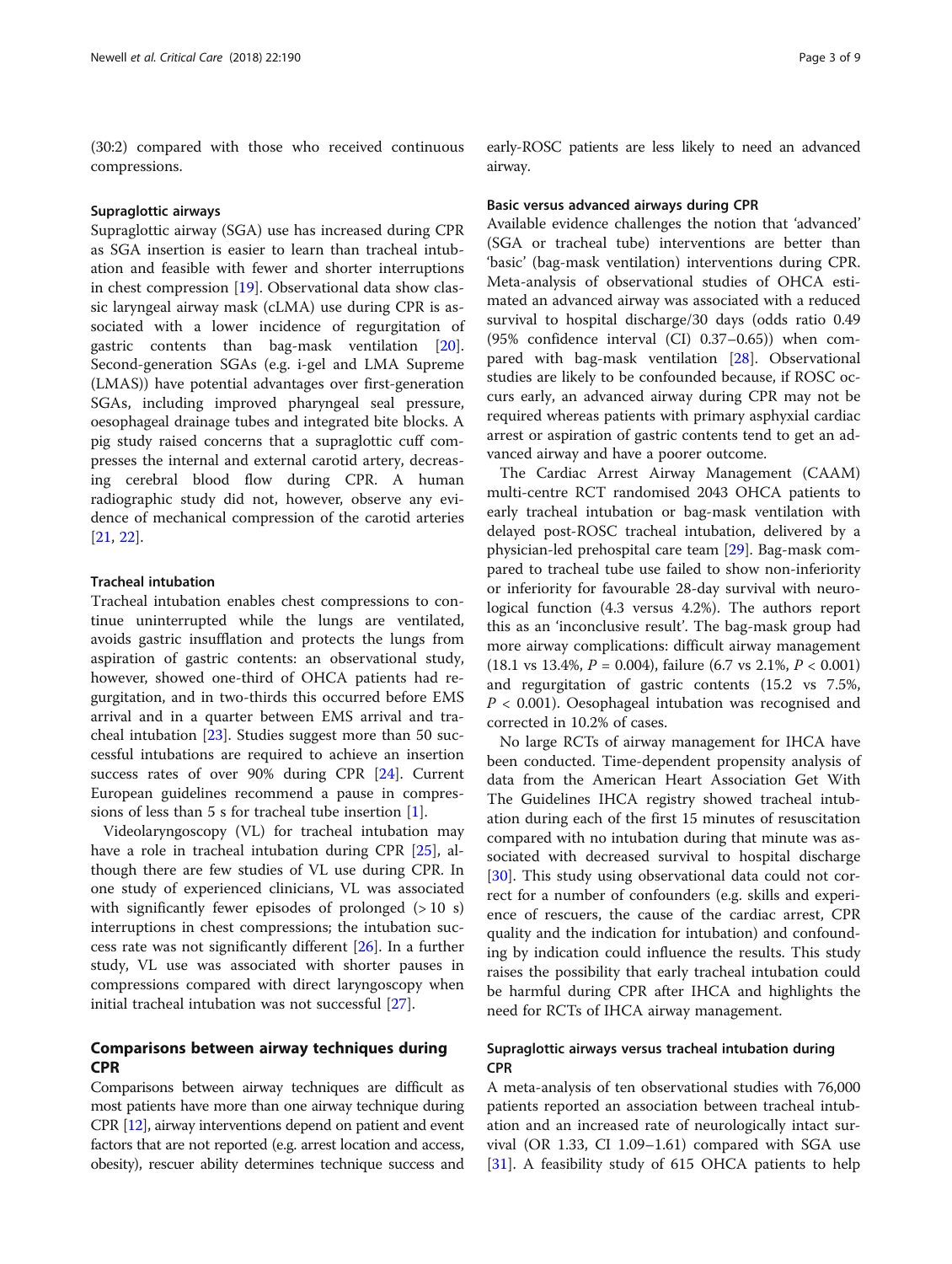inform a larger RCT randomised paramedics to use an i-gel, LMAS or usual care (most commonly tracheal intubation) [\[32\]](#page-7-0). This feasibility study, which is one of the largest RCTs of advanced airway management during CPR, found no difference in survival to discharge (i-gel 9.5%, LMA supreme 6.9%, usual care 8.6%) or 90 days (9.5% vs 6.9%), neurocognitive function or quality of life between groups, but was not powered to detect clinically significant differences in these outcomes. Recruitment to the LMAS group was stopped because on three occasions rescuers were contaminated as chest compressions caused blood and vomit to be ejected forcefully from the LMAS gastric drainage port. First attempt placement success rates were 79% for the i-gel and 75% for the LMAS, and the first attempt tracheal intubation rate was 85%. In an observational study of OHCA, successful placement of the laryngeal tube occurred in 85% of 344 patients [[33](#page-7-0)].

A commonly cited reason against using a tracheal tube during CPR is that insertion leads to prolonged and potentially harmful interruptions in chest compression. In an observational study of 100 pre-hospital intubations by paramedics, tracheal intubation attempts during CPR caused a median 110 s (IQR 54–198 s) of interruption, and in a quarter of cases the interruptions were over 3 minutes [[19](#page-7-0)]. More recent OHCA observational data (339 patients) suggest duration of the longest pauses, number of pauses over 10 s and chest compression fraction (proportion of time compressions being given) may be similar with bag-mask, SGA and tracheal intubation [\[27\]](#page-7-0). In addition, data from 2767 cases of OHCA suggest the chest compression fraction is only slightly less with a tracheal tube (72.4 vs 76.7%) [\[34\]](#page-7-0).

Finally, the Pragmatic Airway Resuscitation Trial (PART) cluster randomised trial comparing tracheal intubation with laryngeal tube (LT) insertion in 3005 OHCA patients has reported its initial results (presented at the Society for Academic Emergency Medicine, 16 May 2018) [[35](#page-7-0)]. EMS were randomised in clusters with crossover at 3–5-month intervals. The primary end-point of 72-h survival was improved with LT compared with tracheal intubation (18.2 vs 15.3%, adjusted difference 2.9% (95% CI 0.2–5.6%),  $P < 0.01$ ), as were the secondary outcomes of ROSC (27.9 vs 24.1%,  $P = 0.02$ ), hospital survival (10.8 vs 8.0%,  $P = 0.01$ ) and favourable neurological status at discharge (7.0 vs 5.0%,  $P = 0.02$ ). The full results of PART and another large RCT that compares i-gel with tracheal intubation during OHCA are awaited [\[36\]](#page-7-0).

# The role of waveform capnography during CPR and after ROSC

Waveform capnography is recommended whenever an advanced airway (SGA or tracheal tube) is used both during CPR and after ROSC [[1](#page-6-0)]. A SGA will provide reliable end-tidal carbon dioxide values  $(ETCO<sub>2</sub>)$  when

there is a good seal. The  $ETCO<sub>2</sub>$  depends on a large number of physiological variables (including cardiac output, metabolic state, lung function). This will lead to some limitations in the usefulness of  $ETCO<sub>2</sub>$  monitoring during CPR and after ROSC. Waveform capnography has the following roles during CPR:

- 1. Confirms correct tracheal tube placement [\[4](#page-7-0)].
- 2. Helps guide rescuers to ventilate at the correct rate, although chest compression artefacts may lead to a falsely high ventilation rate [\[37\]](#page-7-0).
- 3. Helps guide chest compression quality. A recent study suggests an association between high-quality chest compressions with a higher  $ETCO<sub>2</sub>$  and defibrillation success after OHCA [\[38\]](#page-7-0).
- 4. Helps identify ROSC during CPR. An increase in  $ETCO<sub>2</sub>$  during CPR or a rising trend may indicate ROSC [\[39](#page-8-0)].
- 5. Helps make decisions about stopping CPR. A systematic review of 17 observational studies observed an association between a low  $ETCO<sub>2</sub>$  (< 10 mmHg at 20 minutes) with a low likelihood of ROSC  $\left($  < 0.5%) [\[40\]](#page-8-0). Given the large number of factors that can influence the  $ETCO<sub>2</sub>$ , trends in  $ETCO<sub>2</sub>$  during CPR rather than single values may be more important to guide decisions. In addition, a multi-modal approach rather than the  $ETCO<sub>2</sub>$  alone should be used in prognostic decisions during CPR.

Waveform capnography helps guide ventilation rate and correct tracheal tube placement after ROSC. Post-ROSC patients often have a poor cardiac output and a large alveolar deadspace and this effects the correlation between  $ETCO<sub>2</sub>$  and arterial partial pressure of carbon oxygen  $(PaCO<sub>2</sub>)$ . In an arterial blood gas study, the median (interquartile range) PaCO<sub>2</sub> was 67 (34) mmHg and  $ETCO_2$  31 (25) mmHg during CPR, and after ROSC the PaCO<sub>2</sub> was 58 (21) mmHg and  $ETCO<sub>2</sub>$  37.5 (17) mmHg [[41](#page-8-0)]. Data from the TTM study show patients managed at 33 °C have a lower  $ETCO<sub>2</sub>$  than those at 36 °C. Observational studies show an increased  $PaCO<sub>2</sub>$  to  $ETCO<sub>2</sub>$  gap both during CPR and after ROSC is associated with decreased ROSC and survival to hospital discharge, respectively [[41](#page-8-0), [42\]](#page-8-0).

#### How much oxygen during CPR and after ROSC?

The optimal oxygen requirement for CPR and after ROSC remains uncertain [[43](#page-8-0)]—too little is harmful, too much could be harmful, and what's just right and how it should be measured and targeted are uncertain.

Current guidelines recommend giving the maximum feasible inspired oxygen during CPR based on the premise that restoring depleted oxygen levels and correcting tissue hypoxia improves survival. Observational data show an association between higher arterial oxygen partial pressures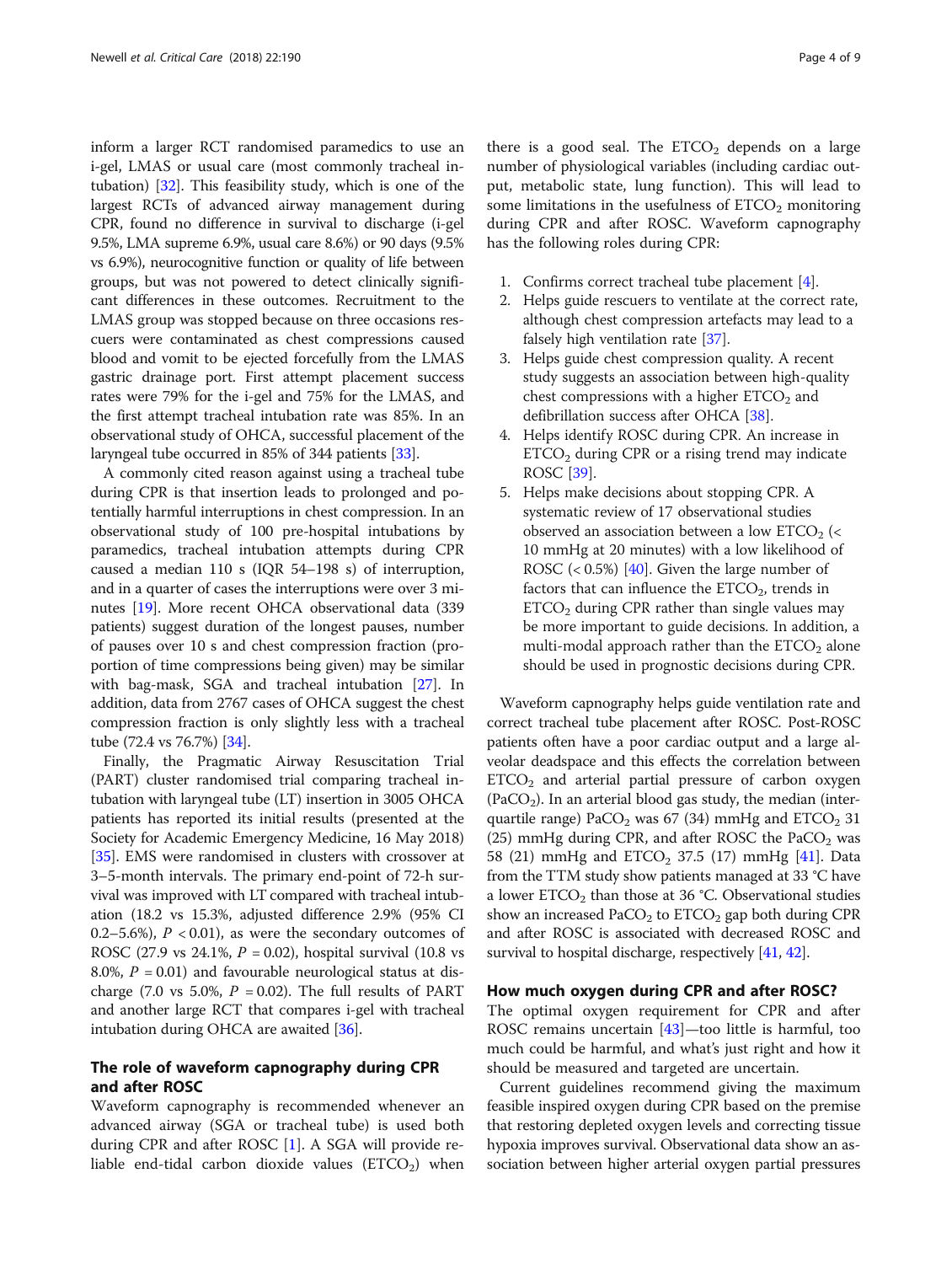during CPR and improved ROSC [\[1,](#page-6-0) [4,](#page-7-0) [41](#page-8-0), [44\]](#page-8-0). Due to the low flow cardiac output state, despite administration of a high inspired fraction of oxygen, target tissue mitochondrial oxygen tension is unlikely to be high [\[45\]](#page-8-0).

After ROSC, the inspired oxygen should be titrated to achieve normal oxygen saturations (94–98%) once oxygenation can be reliably monitored with pulse oximetry [[4,](#page-7-0) [46\]](#page-8-0). Observational studies show that hypoxia after ROSC is associated with a decrease in survival to hospital discharge [\[47](#page-8-0)–[49\]](#page-8-0). The effect of hyperoxia after ROSC is less certain. Post-cardiac arrest syndrome includes reperfusion injury and oxidative stress, which can lead to neuronal damage. Hyperoxia is thought to further increase oxidative stress [\[45](#page-8-0)]. Animal studies show that hyperoxia immediately after ROSC is associated with a worse neurological outcome [\[50](#page-8-0)]. A small RCT of 28 OHCA patients showed a greater rise in neuron-specific enolase (NSE), a serum marker for neuronal injury, in post-ROSC patients treated with 100% inspired oxygen compared with 30% inspired oxygen for 60 minutes after ROSC (neither group received any temperature control) [\[51](#page-8-0)]. Several studies show an association between hyperoxia and worse outcome at hospital discharge (overall survival, or survival with good neurological function) when compared with normoxia, while others report no association [\[4](#page-7-0), [47](#page-8-0), [49](#page-8-0), [52](#page-8-0)–[57](#page-8-0)]. These studies are difficult to interpret as a high inspired oxygen may be a surrogate marker of illness severity, the studies have not looked at oxygenation immediately after ROSC (the time period where animal studies show harm), the actual duration ('dose') of hyperoxia for an individual patient is unknown and the impact of other interventions (e.g. temperature control, carbon dioxide target) is uncertain. A feasibility study of titrated oxygen immediately after ROSC struggled to reliably measure oxygen saturation to enable titration of inspired oxygen using a bag-mask [[58](#page-8-0)]. An RCT of titrating oxygen immediately after ROSC is about to start (Table [1\)](#page-5-0).

# How much ventilation during CPR and after ROSC?

In the absence of an advanced airway during CPR, current guidelines based on very limited evidence recommend two positive pressure breaths after every 30 chest compressions. These breaths should be of an inspiratory time of 1 s and produce a visible chest wall rise [[59](#page-8-0)]. Observations in anesthetised adults show a visible chest rise occurs with a mean tidal volume of 384 ml (95% CI 362 to 406 ml) [\[60\]](#page-8-0). Once an advanced airway is in place, a ventilation rate of 10 min<sup>-1</sup> without interrupting chest compressions is recommended. Continuous uninterrupted chest compressions are not always feasible with a SGA and there may be a need to pause after every 30 chest compressions in order to give two rescue breaths.

Our understanding of the optimal ventilation strategy and its interaction with chest compressions to generate adequate blood flow and oxygen delivery to vital organs is limited [[61\]](#page-8-0). The recommended ventilation rate of  $10 \text{ min}^{-1}$  with a tracheal tube is based predominantly on animal studies, which followed observations that hyperventilation was common during human CPR [\[62](#page-8-0)]. A pig study showed a respiratory rate of 30 min<sup>-1</sup> compared to 12 min<sup>-1</sup> caused increased intrathoracic pressure, a decrease in coronary and cerebral perfusion and decreased ROSC [[63](#page-8-0), [64](#page-8-0)]. Furthermore, the authors included human observational data and reported no survivors from cardiac arrest with an advanced airway when the respiratory rate was greater than 10 min<sup>-1</sup> and the inspiratory time greater than 1 s. A reduced ventilation rate may be sufficient to maintain a normal ventilation perfusion ratio during CPR as the cardiac output generated by chest compressions is also markedly reduced.

The interaction between the lungs and circulation during CPR are complex [[61\]](#page-8-0). Increasing ventilation rate or tidal volume during CPR increases the mean intrathoracic pressure and reduces venous return to the heart, increases lung volume and pulmonary vascular resistance, reduces cardiac output and decreases coronary perfusion pressure and aortic blood pressure. Devices designed to regulate intrathoracic pressure such as the impedance threshold device (ITD) and active compression decompression CPR devices (ACD CPR) aim to augment blood flow to the heart and brain during CPR. Specifically, the ITD stops airflow into the lungs during chest compression recoil or active decompression and the negative resultant intrathoracic pressure increases blood flow into the ventricles. Compared with standard CPR, ITD CPR and ACD + ITD CPR augment cardiac output for the next compression [[61\]](#page-8-0). Despite the promising effects of ITD + ACD CPR in animal models, the results from human trials are less convincing. Studies of the ITD alone show no improvement in survival. The International Liaison Committee on Resuscitation (ILCOR) 2015 review of the science of ACD + ITD CPR did not achieve consensus regarding its use, albeit a large RCT had reported improved survival with good neurological function [\[4](#page-7-0)].

Current guidelines for post-ROSC care recommend using low tidal volume ventilation (6–8 ml kg<sup>-1</sup> IBW) with titrated levels of PEEP and aiming for normocapnia [[46\]](#page-8-0). After ROSC, inadequate ventilation and resultant hypercapnia will exacerbate any existing metabolic acidosis and potentially worsen any haemodynamic instability. In addition, hypercapnia produces cerebral vasodilatation if cerebrovascular reactivity is preserved: whether this is detrimental or beneficial is not known. Hypercapnia may lead to an elevation in intracranial pressure and worsening of hyperaemia in a vulnerable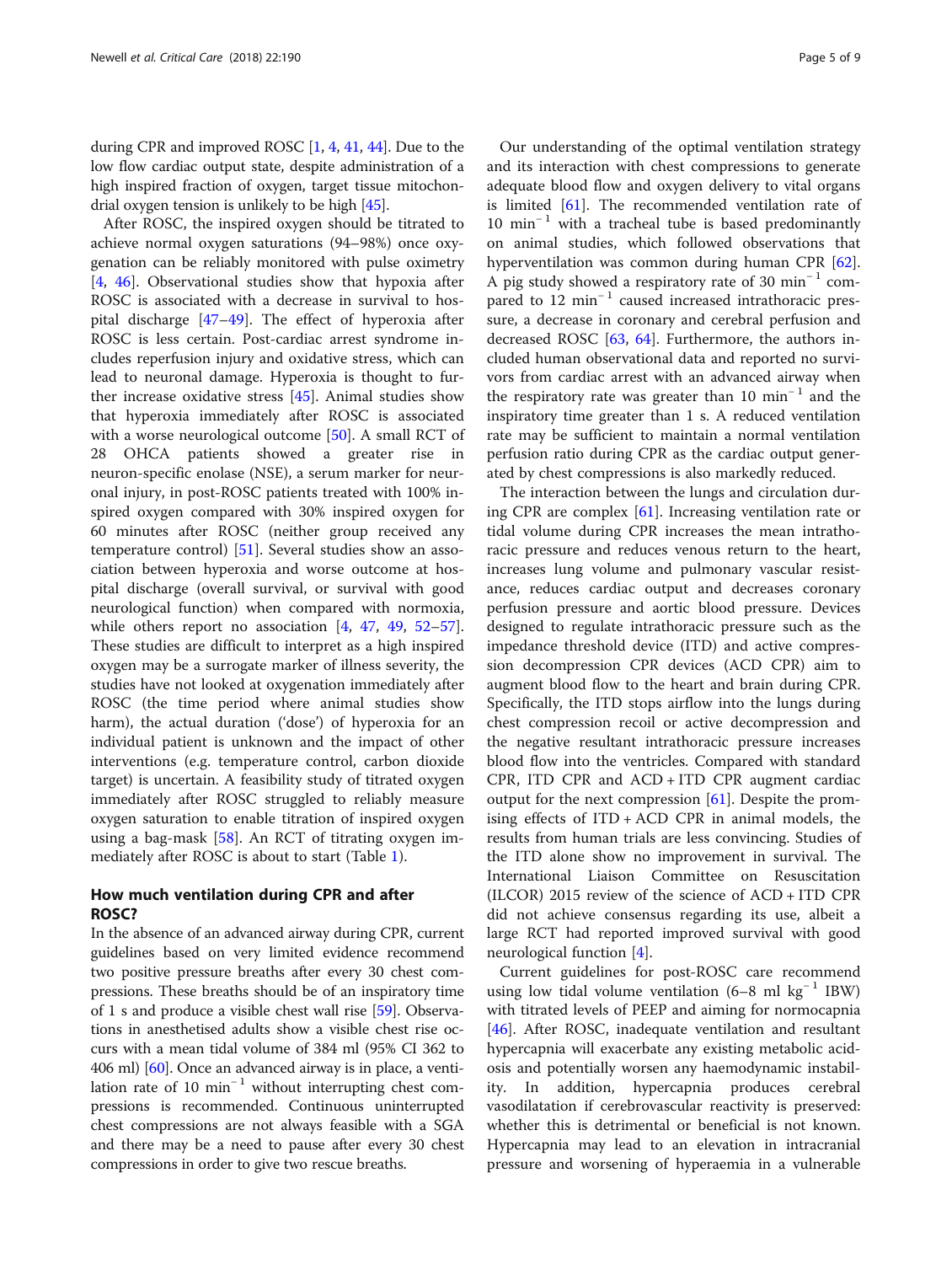<span id="page-5-0"></span>

| <b>Construction of the Construction of the Construction of the Construction of the Construction of the Construction of the Construction of the Construction of the Construction of the Construction of the Construction of the C</b> |                   |                                                                                                                                                                                                                                                                       |                                       |                        |                                                                                                                                                                                                     |
|--------------------------------------------------------------------------------------------------------------------------------------------------------------------------------------------------------------------------------------|-------------------|-----------------------------------------------------------------------------------------------------------------------------------------------------------------------------------------------------------------------------------------------------------------------|---------------------------------------|------------------------|-----------------------------------------------------------------------------------------------------------------------------------------------------------------------------------------------------|
| Title                                                                                                                                                                                                                                | Country           | Summary                                                                                                                                                                                                                                                               | Current status                        | Registration<br>number | Links                                                                                                                                                                                               |
| randomised controlled trial of i-gel<br>supraglottic airway device versus<br>tracheal intubation in the initial<br>airway management of out of<br>hospital cardiac arrest [36]<br>AIRWAYS-2                                          | Kingdom<br>Jnited | Cluster randomised trial comparing tracheal intubation<br>with supraglottic airway (i-gel) insertion as the initial<br>Primary outcome: neurological outcome at hospital<br>discharge or at 30 days if still hospitalised<br>airway in out-of-hospital cardiac arrest | August 2017<br>completed<br>Enrolment | <b>ISRCTN08256118</b>  | https://www.ncbi.nlm.nih.gov/pubmed/<br>27697605                                                                                                                                                    |
| Pragmatic Airway Resuscitation<br>Trial (PART) [35]                                                                                                                                                                                  | of America        | United States Cluster randomised trial comparing tracheal intubation<br>and laryngeal tube insertion in out-of-hospital cardiac<br>Primary outcome: 72-h survival<br>arrest.                                                                                          | completed<br>Enrolment<br>2017        | NCT02419573            | Initial results presented and available at https://<br>agenda.asp?h=Plenary&BCFO=PL (accessed 31<br>https://www.ncbi.nlm.nih.gov/pubmed/<br>www.eventscribe.com/2018/SAEM/<br>May 2018)<br>26851059 |
| Reduction of oxygen after cardiac<br>arrest: The EXACT trial                                                                                                                                                                         | Australia         | as possible after ROSC and continued until ICU admission<br>titrated to saturations of 90-94% with 98-100% as soon<br>3 Randomised controlled trial comparing oxygen<br>Primary outcome: survival to hospital discharge.<br>Phase                                     | Enrolment starts<br>October 2017      | NCT03138005            | NCT03138005?term=Reduction+of+oxygen<br>https://clinicaltrials.gov/ct2/show/record/<br>+after+cardiac+arrest&rank=1                                                                                 |
| Targeted therapeutic mild hypercapnia Australia<br>after resuscitated cardiac arrest (TAME)                                                                                                                                          |                   | (PaCO <sub>2</sub> 50-55 mmHg) with targeted normocapnia (PaCO <sub>2</sub><br>Randomised controlled trial comparing mild hypercapnia<br>Primary outcome: neurological outcome at 6 months<br>$35-45$ mm $HQ$<br>(GOSE)                                               | Enrolment starts<br>December 2017     | NCT03114033            | https://clinicaltrials.gov/ct2/show/NCT03114033                                                                                                                                                     |
| Targeting low- or high-normal Carbon<br>dioxide, Oxygen, and Mean arterial<br>REsuscitation: study protocol for a<br>pressure After Cardiac Arrest and<br>randomised pilot trial [74]                                                | Finland           | Feasibility study                                                                                                                                                                                                                                                     | Enrolment<br>complete                 | NCT02698917            | https://clinicaltrials.gov/ct2/show/NCT02698917                                                                                                                                                     |

Table 1 Randomised controlled trials in progress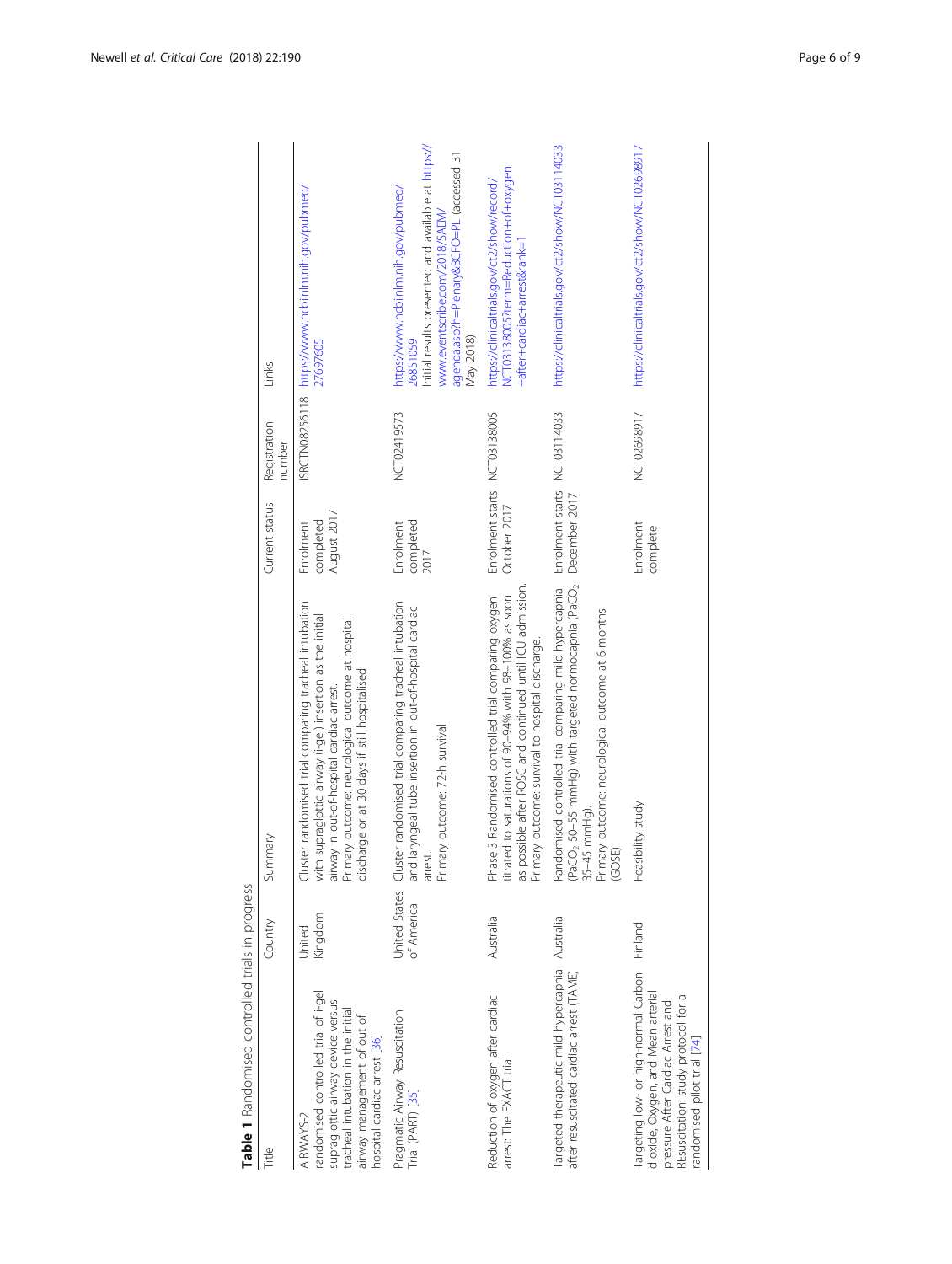<span id="page-6-0"></span>brain, or increased blood flow may improve cerebral ischaemia and be neuroprotective. One observational study showed improved survival to hospital discharge and neurological outcomes associated with exposure to mild hypercapnia compared to normocapnia or hypocapnia [[65](#page-8-0)], whereas another showed worse survival to discharge with hypercapnia compared to normocapnia or hypocapnia [[49\]](#page-8-0). In a small RCT of 86 post-cardiac arrest patients there was a greater increase in NSE (a marker of neuronal injury) in the first 72 h when normocapnia (35–45 mmHg, 4.67–6.0 kPa) was targeted compared to mild hypercapnia (50–55 mmHg, 6.67–7.33 kPa) [[66](#page-8-0)]. This study is being followed up with a larger multi-centre RCT (The TAME Cardiac Arrest trial). Hyperventilation and hypocapnia may also cause cerebral ischaemia as a result of cerebral vasoconstriction, cerebrospinal fluid alkalosis and increased neuronal excitability due to increased excitatory amino acid release [\[67\]](#page-8-0). A ten-patient study showed decreased cerebral tissue oxygenation monitored by near infrared spectroscopy when the target  $PaCO<sub>2</sub>$  decreased from 40 (5.33 kPa) to 30 mmHg (4.0 kPa) in post-ROSC patients treated with hypothermia [[68](#page-8-0)]. A study of 5258 patients (82 ICUs in the Netherlands) observed a risk-adjusted increased mortality with hypocapnia compared with normocapnia and hypercapnia [\[69\]](#page-8-0).

A post-ROSC lung protective ventilation strategy is based on guidance for acute lung injury ventilation. One study comparing a tidal volume less than or greater than 8 ml kg<sup>-1</sup> in OHCA survivors observed a lower tidal volume in the first 48 h post-ROSC was associated with a favourable neurocognitive outcome, more ventilator and shock-free days [\[70\]](#page-8-0), whereas an IHCA study found no association between a tidal volume of less or greater than 8 ml kg<sup> $-1$ </sup> in the first 6 or 48 h post-ROSC and survival to discharge and neurological outcome [[71\]](#page-8-0). In the TTM trial, the end of TTM median tidal volume was 7.7 ml kg<sup>-1</sup> predicted body weight, 60% of patients had a tidal volume less than 8 ml  $kg^{-1}$ , median PEEP was 7.7  $cmH<sub>2</sub>O$  (6.4–8.7), mean driving pressure was 14.6 cmH<sub>2</sub>O ( $\pm$  4.3) and median FiO<sub>2</sub> was 0.35 (0.30–0.45) [[72\]](#page-8-0). Non-survivors compared with survivors at 28 days had worse oxygenation, higher respiratory rates, driving pressures and plateau pressures and lower compliance compared to survivors.

After ROSC, interventions for oxygenation and ventilation in combination with a bundle of interventions that adjust other physiological variables, including temperature, blood pressure, glucose and seizure control, are probably required for a good outcome [\[73](#page-8-0)]. The optimal targets and combinations are uncertain and the subject of ongoing studies [\[74\]](#page-8-0).

#### Randomised controlled trials in progress

There is clinical equipoise regarding the optimal airway, ventilation and oxygenation strategy during CPR and after ROSC. Several RCTs are currently in progress and these studies are summarised in Table [1.](#page-5-0)

# **Conclusions**

The optimal combination of airway techniques and oxygen and ventilation targets during CPR and after ROSC is uncertain. In the absence of evidence to favour a specific technique, rescuers should use the airway technique they are most proficient in during CPR and give the maximum feasible inspired oxygen concentration. Patients usually receive a stepwise approach as expert help arrives (Fig. [1\)](#page-1-0). A compression to ventilation ratio of 30:2 should be used until an advanced airway is inserted, when a ventilation rate of 10 min<sup>-1</sup> should be used without interrupting chest compressions. After ROSC, oxygenation and ventilation should be titrated to achieve normal values. Ongoing RCTs (Table [1](#page-5-0)) should provide new insights.

#### Abbreviations

ACD: Active compression-decompression; CO<sub>2</sub>: Carbon dioxide; CPR: Cardiopulmonary resuscitation; DL: Direct laryngoscopy; EMS: Emergency medical service; ETCO<sub>2</sub>: End-tidal carbon dioxide; FiO2: Fraction inspired oxygen; IBW: Ideal body weight; IHCA: In-hospital cardiac arrest; IQR: Inter-quartile range; ITD: Impedance threshold valve; NSE: Neuron specific enolase; OHCA: Out-of-hospital cardiac arrest; PaCO<sub>2</sub>: Partial pressure of arterial carbon dioxide; PEEP: Positive end expiratory pressure; RCT: Randomised controlled trial; ROSC: Return of spontaneous circulation; SGA: Supraglottic airway; TTM: Targeted temperature management; VF/pVT: Ventricular fibrillation/pulseless ventricular tachycardia; VL: Videolaryngoscopy

#### Authors' contributions

All the authors were responsible for conception and design, data interpretation, manuscript writing, revision and final approval of the manuscript.

#### Ethics approval and consent to participate Not applicable.

# Consent for publication

Not applicable.

#### Competing interests

CN and SG declare no conflicts of interest. JS is a paid Editor for the journal Resuscitation, Chair of the Advanced Life Support Task Force of the International Liaison Committee on Resuscitation (ILCOR) and a steering group member for the AIRWAYS-2 Study.

#### Publisher's Note

Springer Nature remains neutral with regard to jurisdictional claims in published maps and institutional affiliations.

#### Received: 9 January 2018 Accepted: 4 July 2018 Published online: 15 August 2018

#### References

- 1. Soar J, Nolan JP, Bottiger BW, Perkins GD, Lott C, Carli P, Pellis T, Sandroni C, Skrifvars MB, Smith GB, et al. European Resuscitation Council Guidelines for Resuscitation 2015: Section 3. Adult advanced life support. Resuscitation. 2015;95:100–47.
- 2. Perkins GD, Olasveengen TM, Maconochie I, Soar J, Wyllie J, Greif R, Lockey A, Semeraro F, Van de Voorde P, Lott C, et al. European resuscitation council guidelines for resuscitation: 2017 update. Resuscitation. 2017;123:43–50.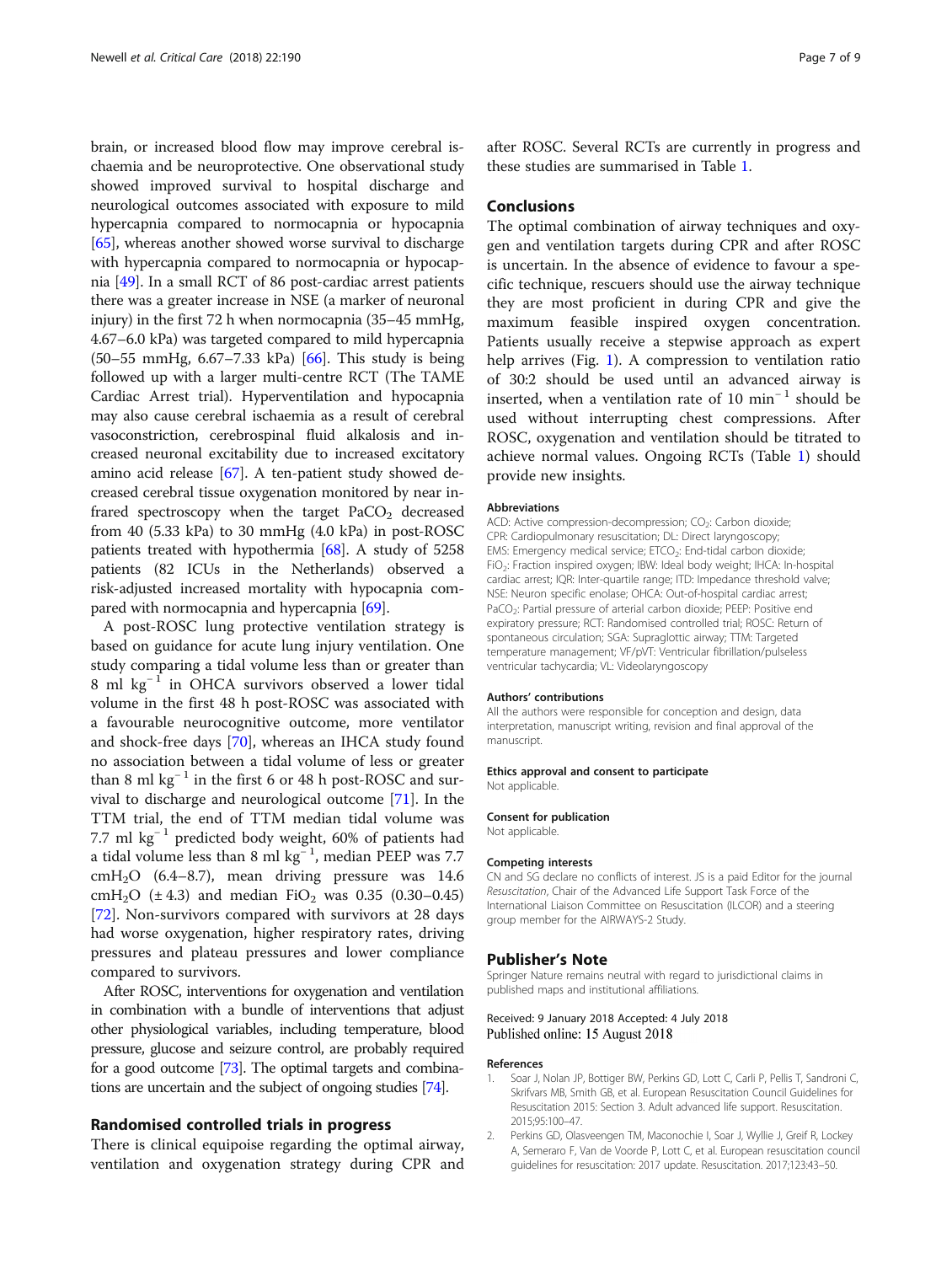- <span id="page-7-0"></span>3. Perkins GD, Travers AH, Berg RA, Castren M, Considine J, Escalante R, Gazmuri RJ, Koster RW, Lim SH, Nation KJ, et al. Part 3: adult basic life support and automated external defibrillation: 2015 international consensus on cardiopulmonary resuscitation and emergency cardiovascular care science with treatment recommendations. Resuscitation. 2015;95:e43–69.
- 4. Soar J, Callaway CW, Aibiki M, Bottiger BW, Brooks SC, Deakin CD, Donnino MW, Drajer S, Kloeck W, Morley PT, et al. Part 4: advanced life support: 2015 international consensus on cardiopulmonary resuscitation and emergency cardiovascular care science with treatment recommendations. Resuscitation. 2015;95:e71–120.
- 5. Olasveengen TM, de Caen AR, Mancini ME, Maconochie IK, Aickin R, Atkins DL, Berg RA, Bingham RM, Brooks SC, Castren M, et al. 2017 International consensus on cardiopulmonary resuscitation and emergency cardiovascular care science with treatment recommendations summary. Resuscitation. 2017;121:201–14.
- Kleinman ME, Goldberger ZD, Rea T, Swor RA, Bobrow BJ, Brennan EE, Terry M, Hemphill R, Gazmuri RJ, Hazinski MF, et al. 2017 American Heart Association focused update on adult basic life support and cardiopulmonary resuscitation quality: an update to the American Heart Association guidelines for cardiopulmonary resuscitation and emergency cardiovascular care. Circulation. 2018;137(1):e7–e13.
- 7. Ashoor HM, Lillie E, Zarin W, Pham B, Khan PA, Nincic V, Yazdi F, Ghassemi M, Ivory J, Cardoso R, et al. Effectiveness of different compression-toventilation methods for cardiopulmonary resuscitation: a systematic review. Resuscitation. 2017;118:112–25.
- 8. Hawkes C, Booth S, Ji C, Brace-McDonnell SJ, Whittington A, Mapstone J, Cooke MW, Deakin CD, Gale CP, Fothergill R, et al. Epidemiology and outcomes from out-of-hospital cardiac arrests in England. Resuscitation. 2017;110:133–40.
- Iwami T, Kitamura T, Kiyohara K, Kawamura T. Dissemination of chest compression-only cardiopulmonary resuscitation and survival after out-ofhospital cardiac arrest. Circulation. 2015;132(5):415–22.
- 10. Kleinman ME, Brennan EE, Goldberger ZD, Swor RA, Terry M, Bobrow BJ, Gazmuri RJ, Travers AH, Rea T. Part 5: adult basic life support and cardiopulmonary resuscitation quality: 2015 American Heart Association guidelines update for cardiopulmonary resuscitation and emergency cardiovascular care. Circulation. 2015;132(18 Suppl 2):S414–35.
- 11. Deakin CD, O'Neill JF, Tabor T. Does compression-only cardiopulmonary resuscitation generate adequate passive ventilation during cardiac arrest? Resuscitation. 2007;75(1):53–9.
- 12. Voss S, Rhys M, Coates D, Greenwood R, Nolan JP, Thomas M, Benger J. How do paramedics manage the airway during out of hospital cardiac arrest? Resuscitation. 2014;85(12):1662–6.
- 13. Nolan JP, Neumar RW, Adrie C, Aibiki M, Berg RA, Bottiger BW, Callaway C, Clark RS, Geocadin RG, Jauch EC, et al. Post-cardiac arrest syndrome: epidemiology, pathophysiology, treatment, and prognostication. A scientific statement from the international liaison committee on resuscitation; the American Heart Association emergency cardiovascular care committee; the council on cardiovascular surgery and anesthesia; the council on cardiopulmonary, perioperative, and critical care; the council on clinical cardiology; the council on stroke. Resuscitation. 2008;79(3):350–79.
- 14. Deakin CD, Fothergill R, Moore F, Watson L, Whitbread M. Level of consciousness on admission to a heart attack Centre is a predictor of survival from out-of-hospital cardiac arrest. Resuscitation. 2014;85(7):905–9.
- 15. Berg KM, Grossestreuer AV, Uber A, Patel PV, Donnino MW. Intubation is not a marker for coma after in-hospital cardiac arrest: a retrospective study. Resuscitation. 2017;119:18–20.
- 16. Miller M, Groombridge CJ, Lyon R. Haemodynamic changes to a midazolamfentanyl-rocuronium protocol for pre-hospital anaesthesia following return of spontaneous circulation after cardiac arrest. Anaesthesia. 2017;72(5):585–91.
- 17. Miller M, Kruit N, Heldreich C, Ware S, Habig K, Reid C, Burns B. Hemodynamic response after rapid sequence induction with ketamine in out-of-hospital patients at risk of shock as defined by the shock index. Ann Emerg Med. 2016;68(2):181–8. e182
- 18. Nichol G, Leroux B, Wang H, Callaway CW, Sopko G, Weisfeldt M, Stiell I, Morrison LJ, Aufderheide TP, Cheskes S, et al. Trial of continuous or interrupted chest compressions during CPR. N Engl J Med. 2015;373(23): 2203–14.
- 19. Wang HE, Simeone SJ, Weaver MD, Callaway CW. Interruptions in cardiopulmonary resuscitation from paramedic endotracheal intubation. Ann Emerg Med. 2009;54(5):645–52. e641
- 20. Stone BJ, Chantler PJ, Baskett PJ. The incidence of regurgitation during cardiopulmonary resuscitation: a comparison between the bag valve mask and laryngeal mask airway. Resuscitation. 1998;38(1):3–6.
- 21. Segal N, Yannopoulos D, Mahoney BD, Frascone RJ, Matsuura T, Cowles CG, McKnite SH, Chase DG. Impairment of carotid artery blood flow by supraglottic airway use in a swine model of cardiac arrest. Resuscitation. 2012;83(8):1025–30.
- 22. White JM, Braude DA, Lorenzo G, Hart BL. Radiographic evaluation of carotid artery compression in patients with extraglottic airway devices in place. Acad Emerg Med. 2015;22(5):636–8.
- 23. Simons RW, Rea TD, Becker LJ, Eisenberg MS. The incidence and significance of emesis associated with out-of-hospital cardiac arrest. Resuscitation. 2007;74(3):427–31.
- 24. Buis ML, Maissan IM, Hoeks SE, Klimek M, Stolker RJ. Defining the learning curve for endotracheal intubation using direct laryngoscopy: a systematic review. Resuscitation. 2016;99:63–71.
- 25. Arulkumaran N, Lowe J, Ions R, Mendoza M, Bennett V, Dunser MW. Videolaryngoscopy versus direct laryngoscopy for emergency orotracheal intubation outside the operating room: a systematic review and metaanalysis. Br J Anaesth. 2018;120(4):712–24.
- 26. Kim JW, Park SO, Lee KR, Hong DY, Baek KJ, Lee YH, Lee JH, Choi PC. Video laryngoscopy vs. direct laryngoscopy: which should be chosen for endotracheal intubation during cardiopulmonary resuscitation? A prospective randomized controlled study of experienced intubators. Resuscitation. 2016;105:196–202.
- 27. Jarman AF, Hopkins CL, Hansen JN, Brown JR, Burk C, Youngquist ST. Advanced airway type and its association with chest compression interruptions during out-of-hospital cardiac arrest resuscitation attempts. Prehosp Emerg Care. 2017;21(5):628–35.
- 28. Fouche PF, Simpson PM, Bendall J, Thomas RE, Cone DC, Doi SA. Airways in out-of-hospital cardiac arrest: systematic review and meta-analysis. Prehosp Emerg Care. 2014;18(2):244–56.
- 29. Jabre P, Penaloza A, Pinero D, Duchateau FX, Borron SW, Javaudin F, Richard O, de Longueville D, Bouilleau G, Devaud ML, et al. Effect of bag-mask ventilation vs endotracheal intubation during cardiopulmonary resuscitation on neurological outcome after out-of-hospital cardiorespiratory arrest: a randomized clinical trial. JAMA. 2018;319(8):779–87.
- 30. Andersen LW, Granfeldt A, Callaway CW, Bradley SM, Soar J, Nolan JP, Kurth T, Donnino MW, American Heart Association's get with the Guidelines-Resuscitation I. Association between tracheal intubation during adult inhospital cardiac arrest and survival. JAMA. 2017;317(5):494–506.
- 31. Benoit JL, Gerecht RB, Steuerwald MT, McMullan JT. Endotracheal intubation versus supraglottic airway placement in out-of-hospital cardiac arrest: a meta-analysis. Resuscitation. 2015;93:20–6.
- 32. Benger J, Coates D, Davies S, Greenwood R, Nolan J, Rhys M, Thomas M, Voss S. Randomised comparison of the effectiveness of the laryngeal mask airway supreme, i-gel and current practice in the initial airway management of out of hospital cardiac arrest: a feasibility study. Br J Anaesth. 2016;116(2):262–8.
- 33. Vithalani VD, Vlk S, Davis SQ, Richmond NJ. Unrecognized failed airway management using a supraglottic airway device. Resuscitation. 2017;119:1–4.
- 34. Kurz MC, Prince DK, Christenson J, Carlson J, Stub D, Cheskes S, Lin S, Aziz M, Austin M, Vaillancourt C, et al. Association of advanced airway device with chest compression fraction during out-of-hospital cardiopulmonary arrest. Resuscitation. 2016;98:35–40.
- 35. Wang HE, Prince DK, Stephens SW, Herren H, Daya M, Richmond N, Carlson J, Warden C, Colella MR, Brienza A, et al. Design and implementation of the resuscitation outcomes consortium pragmatic airway resuscitation trial (PART). Resuscitation. 2016;101:57–64.
- 36. Taylor J, Black S, S JB, Kirby K, Nolan JP, Reeves BC, Robinson M, Rogers CA, Scott LJ, South A, et al. Design and implementation of the AIRWAYS-2 trial: a multi-Centre cluster randomised controlled trial of the clinical and cost effectiveness of the i-gel supraglottic airway device versus tracheal intubation in the initial airway management of out of hospital cardiac arrest. Resuscitation. 2016;109:25–32.
- 37. Leturiondo M, de Gauna SR, Ruiz JM, Gutierrez JJ, Leturiondo LA, Gonzalez-Otero DM, Russell JK, Zive D, Daya M. Influence of chest compression artefact on capnogram-based ventilation detection during out-of-hospital cardiopulmonary resuscitation. Resuscitation. 2017;
- 38. Savastano S, Baldi E, Raimondi M, Palo A, Belliato M, Cacciatore E, Corazza V, Molinari S, Canevari F, Danza AI, et al. End-tidal carbon dioxide and defibrillation success in out-of-hospital cardiac arrest. Resuscitation. 2017;121:71–5.